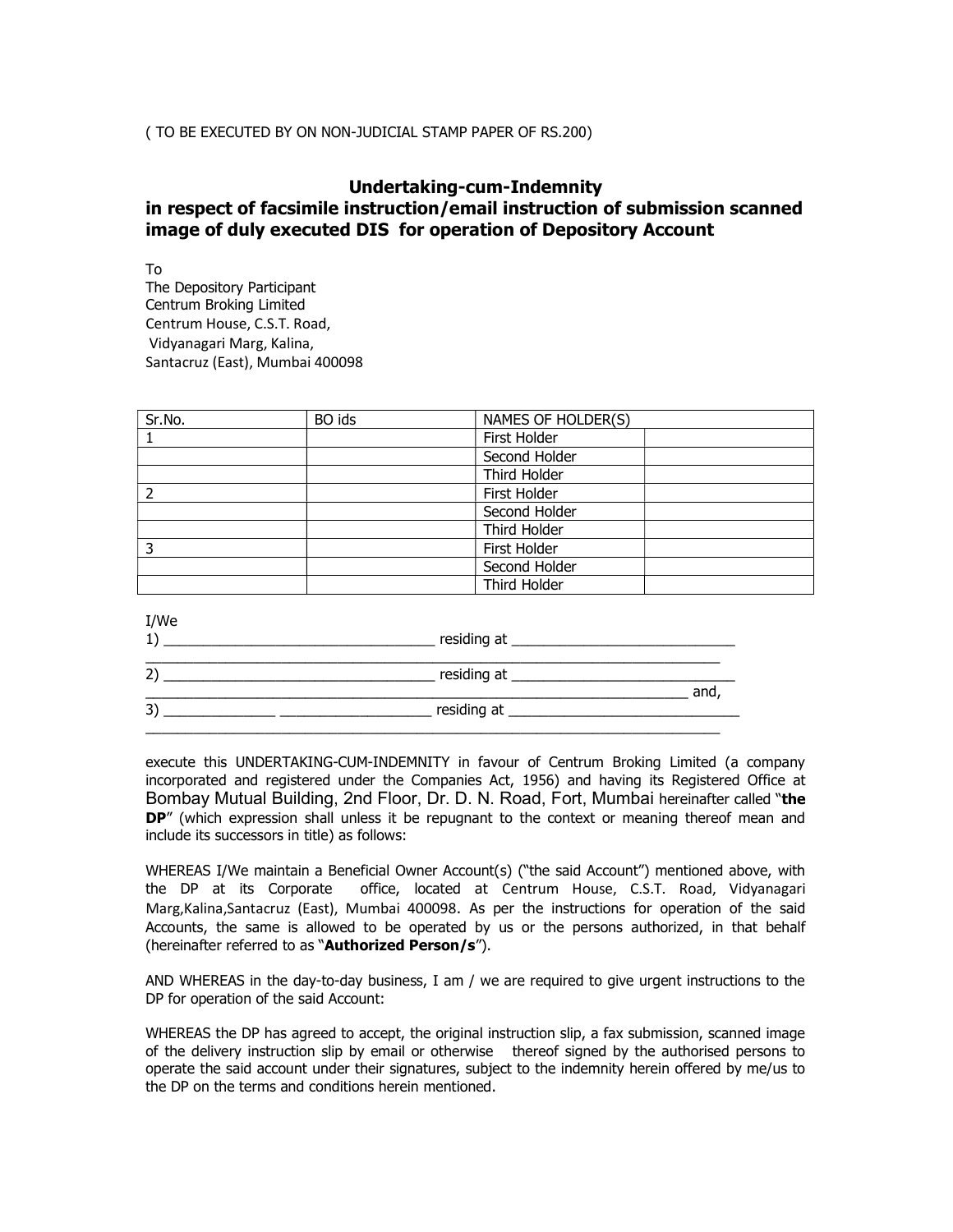NOW IN CONSIDERATION OF THE ABOVE, I/We hereby irrevocably agree, confirm and undertake to the DP as follows:

1. I/We shall transmit the Fax instructions only to the fax number informed/provided to us by the DP / Scanned image of delivery instruction Slips duly executed by me/us to the email id provide to us by DP.

2. The Fax Submission /Email submission or submission of scanned image in any other manner) shall be signed by the Authorised Person/s mentioned in the List ofAuthorised signatories submitted by me/us in the account opening form on behalf of me/us and their signatures shall be in the same manner and way as has been informed to the DP by me/us and the DP is hereby requested and authorised, (but is not obliged to) rely upon and act, in accordance with such Fax Submission/email submission/scanned image submission in any other manner) which is signed or bonafide believed by the DP to have been signed, by the Authorised Person/s.

3. The DP is requested by me/us and shall be entitled to treat any Fax Submission/email submission/scanned image submission in any other manner) as fully and duly authorised by and binding upon me/us and further be entitled (but not bound) to take any steps relying upon the same, believing the Fax Submission/email submission/scanned image submission in any other manner) , in good faith as appropriate, regardless, of the amount of money involved and notwithstanding any error in transmission or reception of such Fax Submission/email submission/scanned image submission in any other manner) or any misunderstanding or ambiguity or lack of clarityin the terms of such Fax Submission/email submission/scanned image submission in any other manner) .

4. I/We shall upon making any Telefax Submission/email submission/scanned image submission ( in any other manner) hereunder, deliver to the DP without any delay within two working days, the original hard copy of the Fax Submission /email submission/scanned image submission (in any other manner) (the Hardcopy) signed by the Authorised Person/s as aforesaid. Each Hardcopy shall bear the following words on the top of the instruction slip –

## "This is a Hardcopy of Fax Submission/email submission/scanned image submission to you, transmitted on (day) of  $($  (month),  $($  vear).

5. The DP may, but shall not be obliged to, await receipt of the Hard copy prior to taking any action in connection with the Fax Submission/email submission/scanned image submission ( in any other manner) and shall not be obliged to follow-up with me/us for the originals. Further the storage of a photocopy of the fax transmission /email submission/scanned image submission sent by me/us shall be the conclusive evidence of instruction to the DP for having acted on such instructions and I/We hereby agree and acknowledge the same".

6. I / We hereby agree that in case the DP does not receive the hard copy of the instruction within 2 working days, the DP may discontinue the said facility. In such cases the DP will do so with immediate effect after informing me orally / in writing / by fax/email/. I / We undertake that I / we shall not hold the DP liable for any loss to me / us in case the DP does not act on fax instruction email instruction or on receipt of scanned image of DIS through other means received by the DP in such a case.

7. The DP shall not be required to confirm (whether orally, in writing or otherwise) any fax submission /email submission/scanned image submission or (verify the identity of the Authorised Person/s or his/her/their signature/s making or giving the fax submission or purporting to do so.

8. The DP shall be under no duty to set and/or adopt any procedure for the purpose of such confirmation or verification and if at all there is any, the DP shall not be obliged to strictly adopt or comply with the same in any or every instance.

9. The DP shall not be liable for any losses or damages which I/we may suffer as a consequence of the DP acting in accordance with or in reliance upon, any Fax Submission/email submission/scanned image submission through other manner) or otherwise pursuant to the authority conferred herein, upon the DP.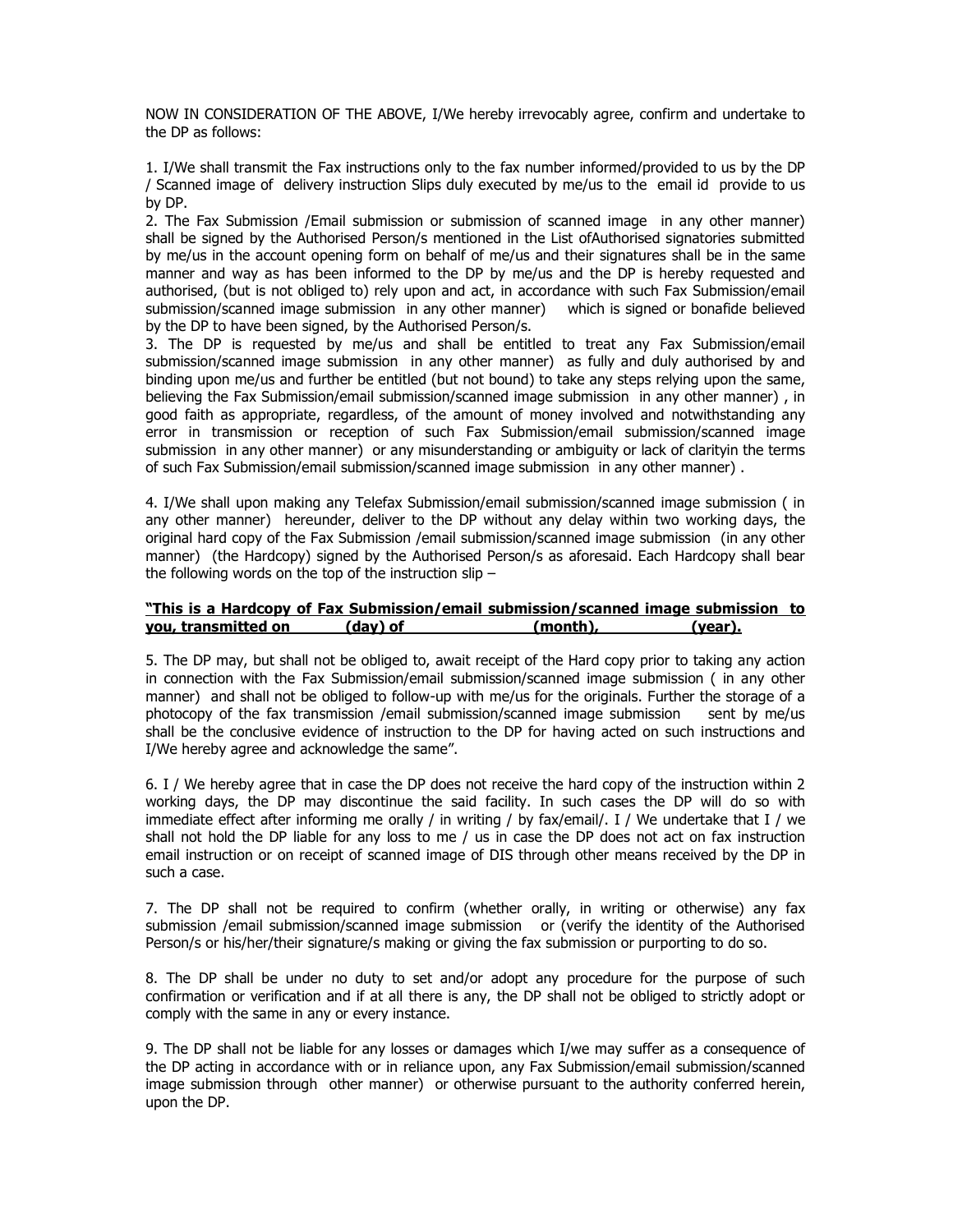10. I/We shall indemnify the DP and CDSL and keep them indemnified and save harmless, at all times against any and all claims, losses, damages, costs liabilities and expenses incurred, suffered or paid or incurred by the DP or required to be incurred, suffered or paid by the DP and also against all demands, actions, suit proceedings made, filed / instituted against the DP, in connection with or arising out of or in relation to or as a consequence of:

i. The DP acting pursuant to, in accordance with or relying upon, any Fax Submission or /email submission/scanned image submission submitted through other manner) otherwise pursuant to the request and authority conferred herein; and/or;

ii. The DP acting pursuant to in accordance with or relying upon any Fax Submission/email submission/scanned image submission received by the DP which it believes in good faith to be such a Fax Submission/email submission or scanned image submission ; and / or;

iii. Any unauthorized or fraudulent Fax Submission /email submission/scanned image submission to the DP. PROVIDED that this indemnity shall not be available to the DP, if the liabilities for which the DP seeks indemnification hereunder, arises directly and completely from its own negligence or willful default.

iv. The DP not having acted on the fax submission/email submission/scanned image submission due to non-receipt of the transmission or receipt of incomplete or partly / fully unreadable transmission.

v. The DP not having acted on any fax submission/email submission/scanned image submission through other means sent by me / us on a number other than the number mentioned by the DP for the purpose of fax transmission/email submission /scanned image submission.

11. The DP shall not be under any obligation at any time to maintain any facility for the receipt of any Fax Submission/email submission/scanned image submission or to ensure the continued operations or availability of any such facsimile facilities/email facility or equipment, and I/we shall not hold the DP liable for any loss consequent to non availability of the said fax facility or email facility.

12. I/We acknowledge and confirm that I am/we are aware that by the very nature of telecommunications services, the Fax transmissions/email transmissions may not be received properly and may be clearly legible. I / We agree to assume and bear all the risks involved in respect of such errors and misunderstanding and the DP shall not be responsible in any manner for the same or breach of confidentially thereto and shall also not be liable for any claims, loss, damage, cost or expense and liability arising there from.

13. This indemnity is without prejudice to the DP's other rights, privileges, powers and remedies in law and the DP may delay enforcing its rights without at any time losing them and any waiver of a right by the DP hereunder or available to it by law, shall not be deemed to be a waiver of any other rights or of the same right at another time.

14. The DP may stop/terminate this facility given to me / us by giving seven day prior written notice to me/us. However, any such termination shall not affect anything done or any rights or liabilities accrued or incurred prior to the termination and all the above indemnities given by me/us to the DP hereunder shall survive any such termination. However, in case of termination as mentioned in point 6 above, no such notice need to be given by the DP.

The Provisions relating to arbitration contained in the Rights and Obligations document shall be applicable to any dispute or difference that may arise in respect of such fax transmission//email submission/scanned image submission in any other manner) including all disputes with regard to the receipt of the fax Transmission//email submission/scanned image submission in any other manner) by the DP.